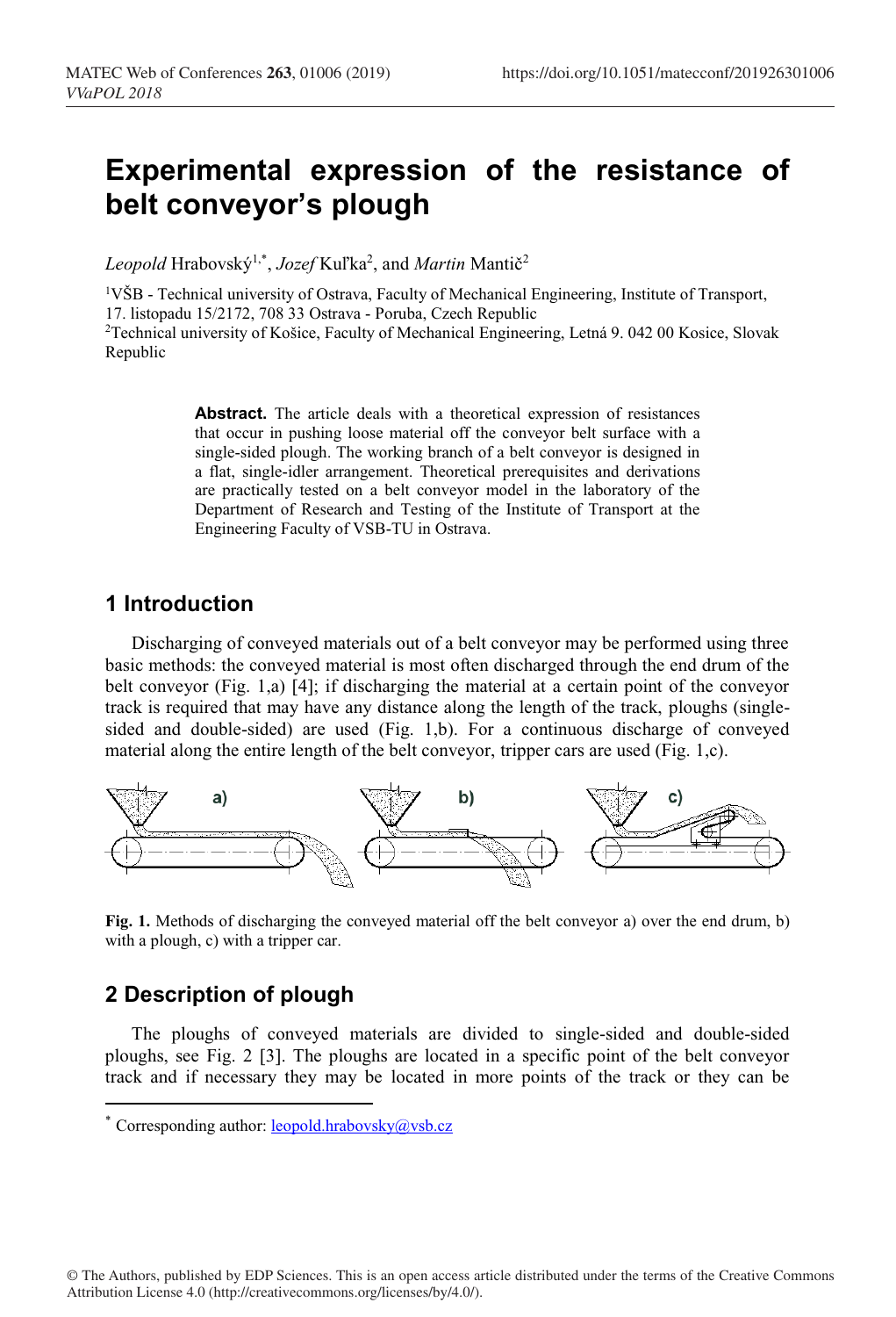designed as removable. They are moved to their working positions manually, or by pneumatic or hydraulic linear motors.

#### **2.1 Single-sided plough**

We assume that on a conveyor belt an isolated grain is conveyed with its weight m [kg], of a nonspherical shape (the grain cannot rotate around its centre) and speed v  $[m.s^{-1}]$ , which is equal to the conveyor belt speed  $v_p$  [m/s].



**Fig. 2.** Structural design of conveyed material plough a) single-sided, b) double-sided (V-shape).

The peripheral force  $F[N]$  on the driving drum of the belt conveyor is given by the sum of partial resistances that may be defined, according to [5-8], as: Main resistance  $F_H$  [N], resistance from material lifting  $F_{St}$  [N], secondary resistance  $F_N$  [N], and additional main  $F_{S1}$  [N] and secondary resistances  $F_{S2}$  [N].

At the time when the grain meets the single-sided plough, see Fig. 4,b, the peripheral force F [N] on the driving drum of belt conveyor increases by the value ΔF [N], see Fig. 5,a. The maximum increase value of peripheral force ΔF [N] on the driving drum of the belt conveyor occurs if the single-sided plough is located perpendicularly to the conveyor belt's longitudinal axis ( $\beta = 90$  [deg], see Fig. 3,a). The increase value amount of the momentary pulling force is expressed as, see Fig. 5:

 $\Delta F = G$ .  $\mu_p = m$ . g.  $\mu_p$  [N]

$$
(1)
$$

 $\mu_{\rm p}$  - friction coefficient between conveyed material and conveyor belt surface [-].



**Fig.** 3. Dependence of the momentary movement speed of grain  $v_s$  [m.s<sup>-1</sup>] in the direction of plough depending on the tilt angle of plough  $\beta$  [deg].

In practice, the plough of loose materials is not designed in perpendicular direction to the conveyor belt's longitudinal axis (impossibility of pushing the material off the conveyor belt surface). The increase in peripheral force  $\Delta F$  [N] on the driving drum depending on the tilt angle of the single-sided plough is shown in Fig. 7 (the graph values are given for the following parameters: isolated grain weight m = 10 kg,  $\mu_p = 0.3$ ,  $\beta = 0 \div 90$  deg). It is logical that the peripheral force increase on the driving drum of belt conveyor is direct proportional to the increasing length of a filled conveyor to infinity. In practice, the plough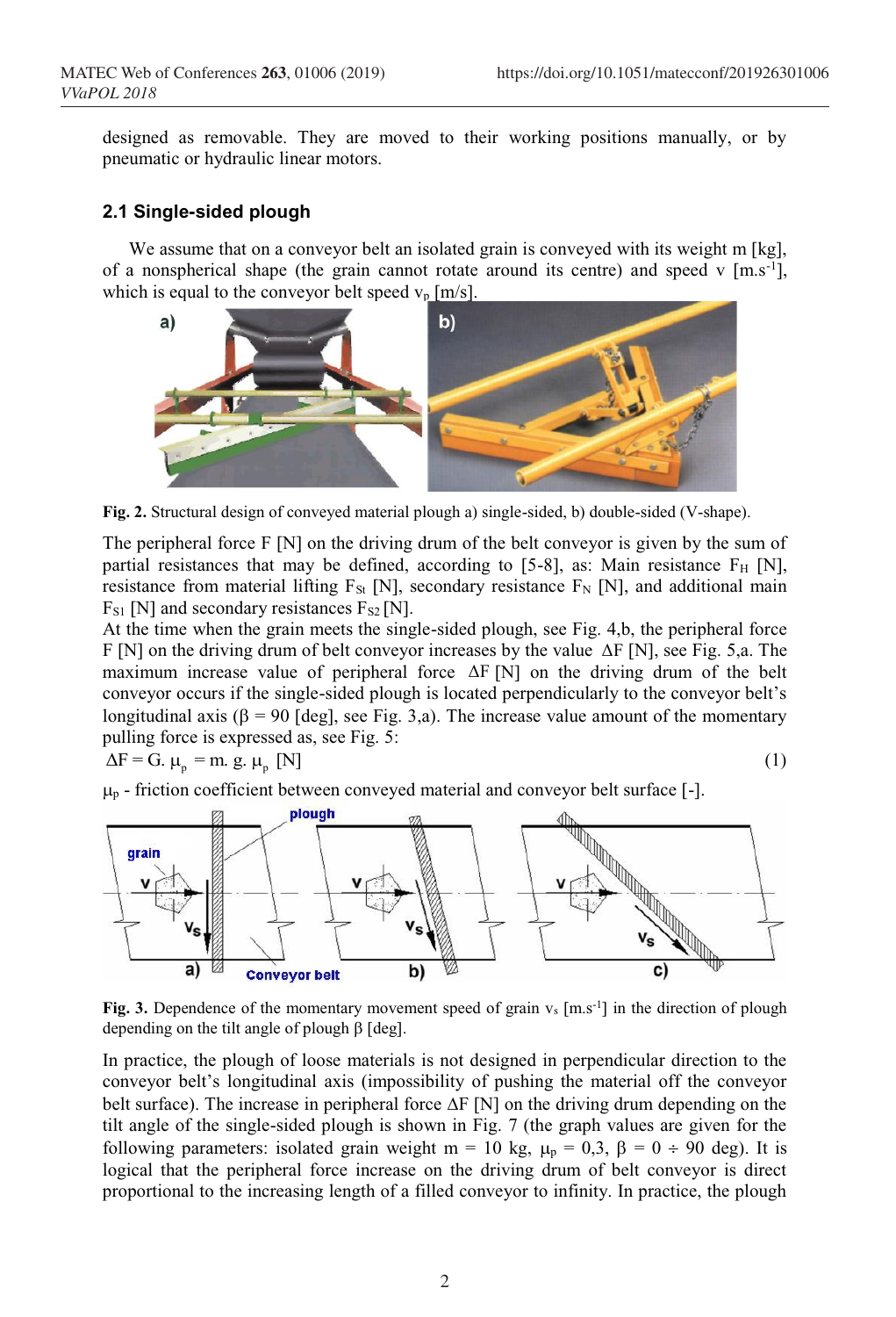of loose materials is located at angle  $\beta$  < 90 deg to the conveyor belt's longitudinal axis, see for example Fig. 3,b and Fig. 3,c.

At the time of contact of the conveyed grain with the plough at angle  $\beta$  [deg] to the conveyor belt's longitudinal axis the carried grain starts to move along the plough at speed  $v_t$ [m/s]. Depending on the tilt angle of the plough  $\beta$  [deg] the momentary speed  $v_t$  [m/s] has a different value, see Fig. 3.



**Fig. 4.** Conveyance of an isolated grain of non-spherical shape by belt conveyor.

At the time of contact of the conveyed grain with the plough at angle  $\beta$  [deg] to the conveyor belt's longitudinal axis the carried grain starts to move along the plough at speed  $v_t$  [m/s]. Depending on the tilt angle of the plough  $\beta$  [deg] the momentary speed  $v_t$  [m/s] has a different value, see Fig. 3.

The momentary speed values  $v_{ts}$  [m/s] of the grain movement in the direction of the plough are expressed according to Fig. 6 and relation (3).

$$
v_t = v \cdot \cos\beta \, [\text{m/s}] \tag{2}
$$

$$
v_{ts} = v_t \cdot c \, [m/s] \tag{3}
$$

where, c - the constant following the movement direction  $c = 0.8 \div 0.85$ .

### **3 Theoretical expression of the movement of an isolated grain along the plough**

From Fig. 6, individual components of resistances against the movement of an isolated grain along the plough of a belt conveyor may be determined.



**Fig. 5.** The course of peripheral force on the belt conveyor's driving drum.

The friction force derived by the friction of conveyed material against the conveyor belt surface: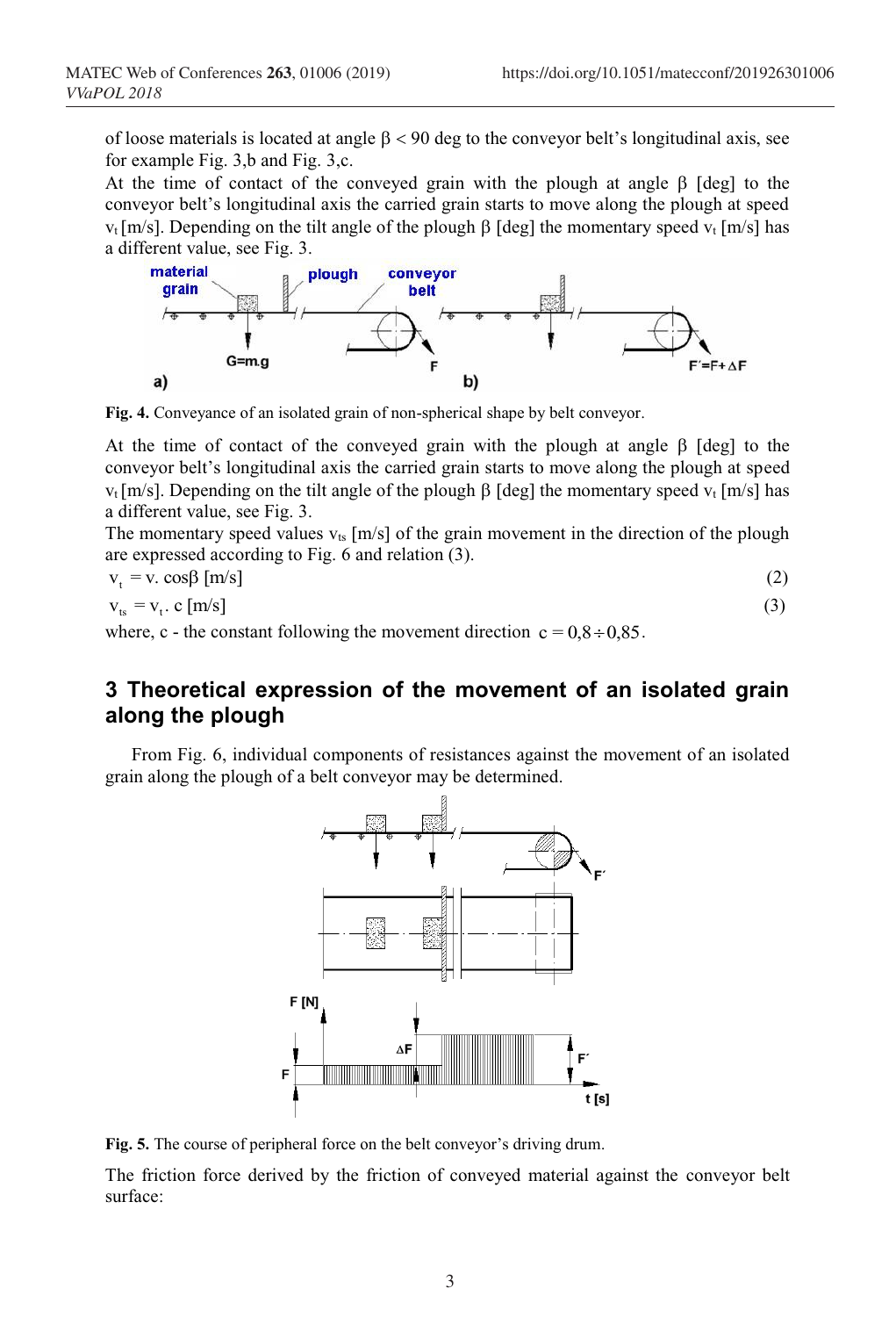$F_1 = m. g. f_p [N]$  (4)

where  $f_p$  [-] - the friction coefficient of conveyed material against the conveyor belt surface. Friction force produced by the conveyed grain of material towards the plough:  $F_2 = K$ . sin $\beta$ .  $f_s$  [N] (5)

where  $f_s$  [-] - friction coefficient between the moving grain and the plough,

K [N] - force delivered by the belt conveyor drive.

Based on Fig. 6, the equation of motion may be set up:

$$
m. \frac{d^2x}{dt^2} + F_1 + F_2 = K. \cos\beta \text{ [N]}
$$
 (6)

After putting down the expressions from relations (4) and (5), we obtain:

m. 
$$
\frac{d^2x}{dt^2} + m. g. f_p + K. \sin\beta. f_s = K. \cos\beta [N]
$$
 (7)



**Fig. 6.** Resolution of acting forces at pushing an isolated grain by the plough off the conveyor belt surface.

By adjusting the relation (7), we obtain:

$$
\frac{d^2x}{dt^2} = \frac{K}{m} \left[ \cos\beta - f_s \cdot \sin\beta \right] - g \cdot f_p = C \left[ N \right] \tag{8}
$$

$$
\frac{dx}{dt} = v = A \cdot t + A_1 \tag{9}
$$

$$
x = \frac{A_1 t^2}{2} + A_1 t + A_2
$$
 (10)

From the edge Lagrange's conditions the following results:

for  $t = 0 \implies v = v_0 \implies A_1 = v_0$  and  $t = 0 \implies x = 0 \implies A_2 = 0$ where  $v_0$  [m/s] - the initial speed of moving grain in point 0, we assume:  $v_0 = v$ . cos $\beta$ . c [m/s] (11)

where c  $[-]$  - the constant following the direction change  $c = 0.8 \div 0.85$ .

$$
\mathbf{x}_{1,2} = \frac{-\mathbf{b} \pm \sqrt{\mathbf{b}^2 - 4 \cdot \mathbf{a} \cdot \mathbf{c}}}{2 \cdot \mathbf{a}} \implies \text{for } \mathbf{a} = 1: \ \mathbf{x}_{1,2} = -\frac{\mathbf{b}}{2} \pm \sqrt{\left(\frac{\mathbf{b}}{2}\right)^2 - \mathbf{c}}
$$
(12)

The gravity centre of the grain will run path  $1 \text{ [m]}$  for time  $t_1 \text{ [s]}$ 

$$
1 = \frac{A_1 t_1^2}{2} + v_0, t_1 \text{ [m]} \implies t_1^2 + \frac{2. v_0}{A}, t_1 - \frac{2.1}{A} = 0 \implies
$$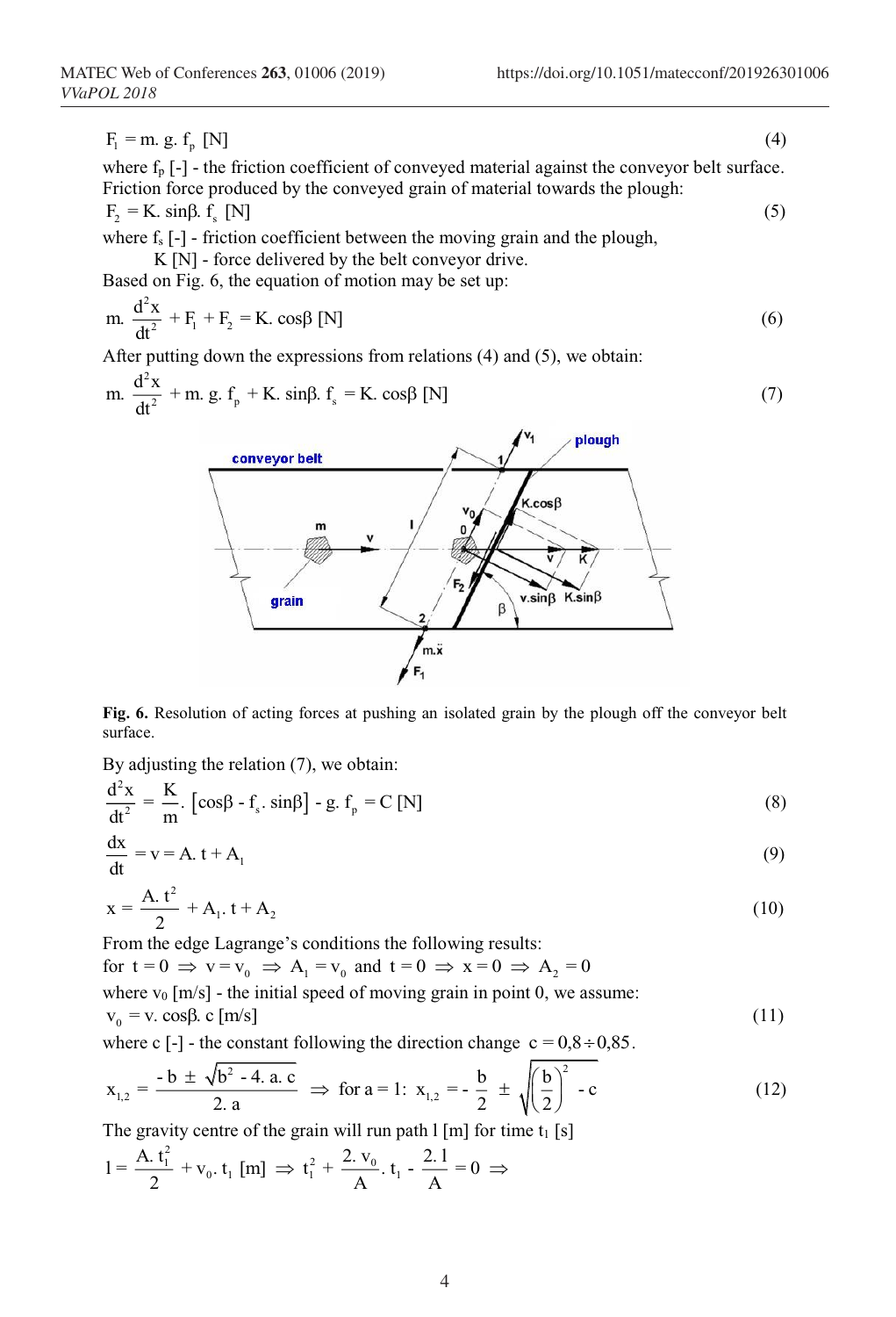$$
\Rightarrow t_1 = -\frac{v_0}{A} + \sqrt{\frac{v_0^2}{A^2} + \frac{2.1}{H}} \Rightarrow t_1 = \frac{\sqrt{v_0^2 + 2. A. 1} - v_0}{A} [s]
$$
(13)

$$
v_1 = A \t t_1 + v_0 \t [m/s]
$$
\n
$$
(14)
$$

assumption in time  $t = 0$  [s]:  $v_1 = v_0$ 

$$
t_1 = \frac{V - V_0}{A} [s]
$$
 (15)

$$
v = \sqrt{v_0^2 + 2. A. 1} \implies A = \frac{v^2 - v_0^2}{2.1}
$$
 (16)

$$
t_1 = \frac{v - v_0}{A} = \frac{(v - v_0).2.1}{v^2 - v_0^2} = \frac{2.1}{v + v_0} [s]
$$
 (17)

$$
m = \frac{Q}{3,6} \cdot t_1 = \frac{Q}{3,6} \cdot \frac{2.1}{(v + v_0)} \text{ [kg]}
$$
 (18)

$$
C = \frac{v^2 - v_0^2}{2.1}
$$
 (19)

$$
A = \frac{K}{m} \cdot \left[ \cos\beta - f_s \cdot \sin\beta \right] - g \cdot f_p \implies K = \frac{(C + g \cdot f_p) \cdot m}{\cos\beta - f_s \cdot \sin\beta} =
$$
  
= 
$$
\frac{v^2 - v_0^2 + 2 \cdot l \cdot g \cdot f_1}{(\cos\beta - f_s \cdot \sin\beta) \cdot (v + v_0)} \cdot \frac{Q}{3,6}
$$
 (20)



**Fig. 7.** Belt conveyor model fitted with a single-sided plough.

#### **3.1 Description of the belt conveyor plough model**

In the laboratory of the Department of Research and Testing of the Institute of Transport, a structural design and realization of a model of a single-sided plough of belt conveyor was made, see Fig. 7 according to the drawings necessary for the delivery of individual components of contacted companies.

Acc. to [2], an EP 250/2 conveyor belt is chosen, width  $B = 500$  mm, thickness of the upper cover layer  $s_1 = 2$  mm, thickness of the lower cover layer  $s_2 = 1$  mm, overall thickness of conveyor belt s = 5 mm, thickness of frame  $s_3 = s - s_1 - s_2 = 5 - 2 - 1 = 2$  mm.

The rubber conveyor belt of the design TAURUS 500 EP 250/2N 202045 4 3 13VH Wroclaw was supplied by Stomil Wolbrom s.a. based on defined dimensional and strength properties.

Acc. to [1, page 3, Table 2] the permitted tensile strength of conveyor belt is  $f_0 = 250$ N/mm; the permitted tension load is  $f_t = 25.0$  N/mm.

Permitted tension load: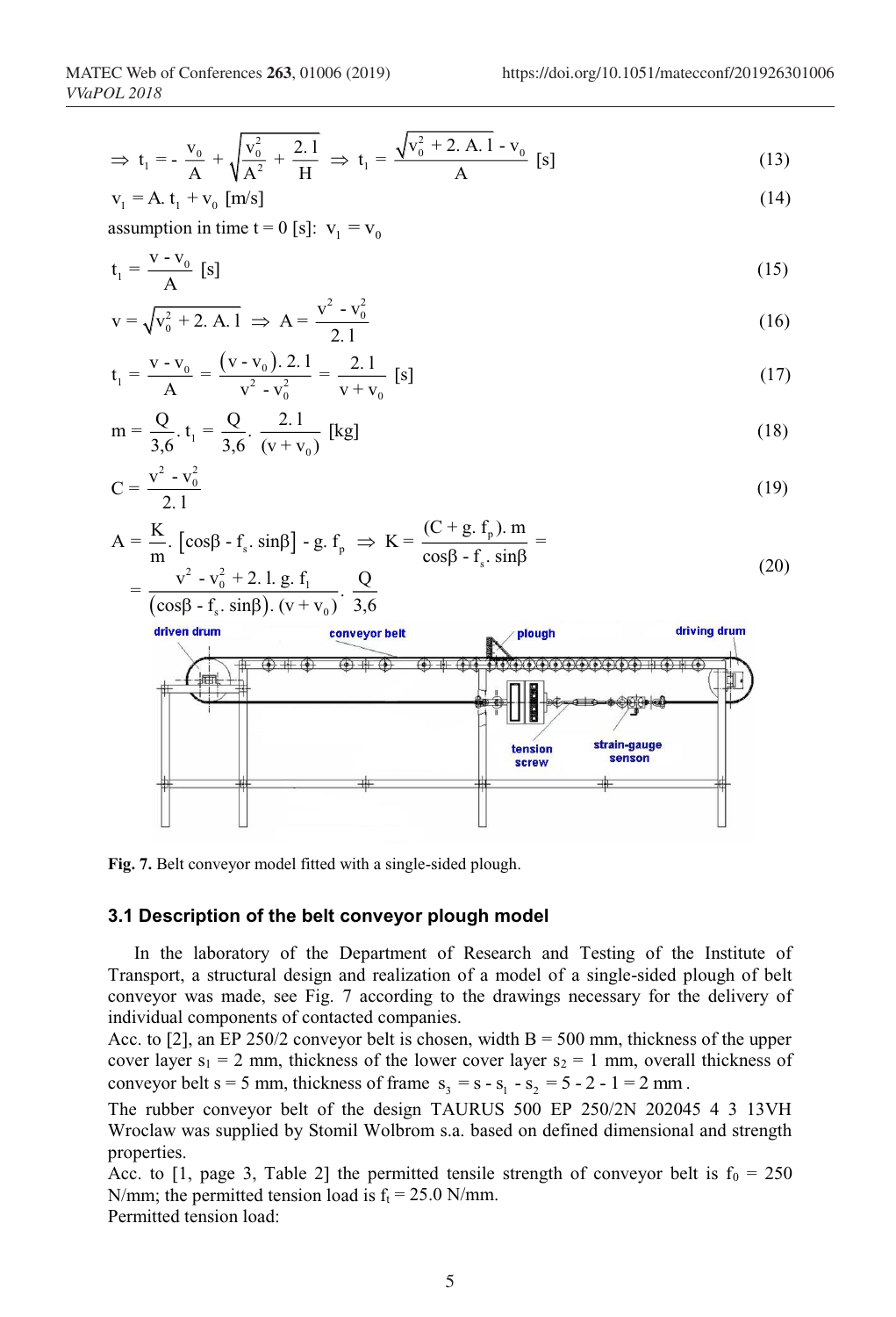$$
f_t = 25.0. \ B = 25.0. \ 500 = 12 \ 500 \ [N] = 12.5 \ kN \tag{21}
$$

The maximum force  $F_{\text{max}}$  [N] in a conveyor belt produced by tensioning of the model conveyor belt:

$$
F_{\text{max}} = m_v \cdot g = 1000.9,81 = 9810 \text{ N}
$$
\n(22)

where  $m_v$  [kg] - the weight taken from electronic scales (the weight is produced by the tensioning screw and the tensioning device of the reversing drum).



**Fig. 8.** Carrying idler of belt conveyor's belt.

Use of the permitted tension load:

$$
x [%] = \frac{100. F_{\text{max}}}{f_t} = \frac{100.9810}{12500} = 78,48\% \tag{23}
$$

Acc. to  $[1, \text{page 16}, \text{Table 12}]$  the smallest diameter of driving drum  $d = 200$  mm is chosen (for the insert material it is polyester and a combination of E, EP, Evs, EvsPvs; for the thickness of frame  $s_3 = 2$  mm and for the use of permitted tension load  $f_t =$  from 60% to 100%).

Acc. to [1, page 16, Table 12] the smallest diameter of reversing drum  $d = 160$  mm is selected (for the insert material it is polyester and combination of E, EP, Evs, EvsPvs; for thickness of frame  $s_3 = 2$  mm and for the use of permitted tension load  $f_t =$  from 60% to 100%).

The reversing drum and the driving electric drum, type EB 220 - 510 x  $0.4 - 1.5$  were purchased from Privat STS Pacov. The drums 220 mm in diameter are made of steel, they rotate in bearings pressed on shafts 40 mm in diameter.



**Fig. 9.** Design of tensioning, structural and measuring members on the conveyor belt in the reversing branch of the belt conveyor model.

Based on drawings the carrying idlers of the conveyor belt (Fig. 8,a) were made by Tranza a.s. based in Břeclav; the dimensions comply with CSN 261102 in accordance with ISO 1537. The idlers of the manufacturer's type designation "smooth idler 63 x 500/6204, 3- 20024-00030" are in diameter D = 63 mm, length L = 508 mm, length  $L_2$  = 576 mm. The idler jacket is made of a steel tube with the wall thickness of 2.5 mm, the idler is fitted with a two-level labyrinth seal with grease pre-chamber. The ends of idler axes were adjusted based on drawings to the shape acc. to Fig. 8,b.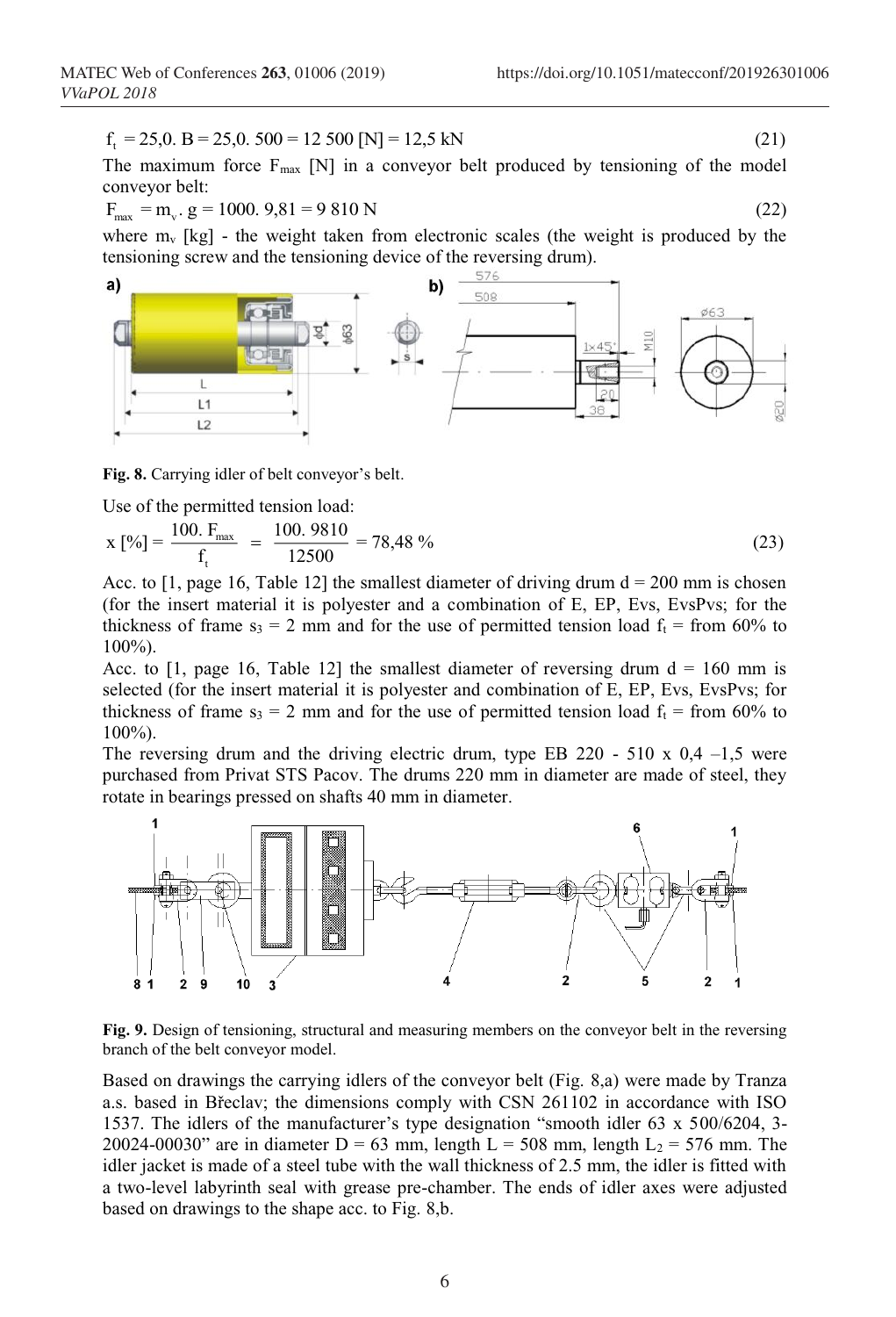The tensometric sensor 6 (Fig. 9), type designation RSCAC3/1t with a range from 0 to 1000 kg, measures the axial tension load; it is a tensometric sensor of tensile load, accuracy class C3 acc. to OIML R60 with cable 5 mm in diameter. The sensor was purchased from HBM (Hottinger Baltwin Messtechnik).

Data on the derived required pretension of the conveyor belt and for the calibration of the sensor were obtained using electronic measuring scales 3 (Fig. 9), CS series, (specification of type CS-1T, capacity 1000 kg, division mark 0.5 kg, manufacturer UWE Crane Scale, supplier for the Czech Republic RVS (Regulation - Scales - Systems) spol. S r.o., Tovární 223, 357 35 Chodov).

The conveyor belt (8), see Fig. 9, final length  $L = 5200$  mm, is by means of the yoke (2) (specification acc. to DIN 82101). The necessary tensile strength and pretension in the conveyor belt is produced by the tensioner (4) of hook-eye design, specification acc. to DIN 1480. The tensometric sensor of tensile load (6), type designation RSCAC3/1t, is fitted on both its ends with suspension eyes (5) with thread M12, specification acc. to DIN 580.

The conveyor's load-carrying structure, the grasping device of shafts, drums and tensioning devices, see Fig. 10, were self-made in the laboratory of the Department of Research and Testing of the Institute of Transport. The plough itself is comprised of an aluminium alloy plate 1450 x 100 x 16 mm in size.

#### **3.2 Measuring procedure**

1. Measuring the resistance against the movement  $K_0$  [N] of conveyor belt, without the presence of conveyed loose material;

2. Measuring the resistance against the movement K [N] of conveyor belt filled with loose material;

3. Measuring the resistance against the movement  $K_s$  [N] of conveyor belt filled with loose material at discharging the material with the plough (as the function of the plough's tilt angle against the conveyor belt's longitudinal axis  $\beta$  [deg]).



**Fig. 10.** Belt conveyor model fitted with a single-sided plough.

## **4 Conclusion**

On the belt conveyor model (Fig. 10), which is equipped with a single-sided plough, resistance was determined that occurs at pushing the loose material off the conveyor belt surface with a single-sided plough. These resistances were expressed for different tilt angles of plough  $\beta$  [deg], a different speed of the belt conveyor movement v [m.s<sup>-1</sup>] and for different conveyed materials. First, resistance against the movement  $K_0$  [N] of the conveyor belt was expressed, without the presence of conveyed loose material, then resistance against the movement K [N] of the conveyor belt filled with loose material, and finally resistance against the movement  $K_s$  [N] of the conveyor belt filled with loose material at discharging the material using the plough (as the function of the plough's tilt angle against the conveyor belt's longitudinal axis  $\beta$  [deg]).